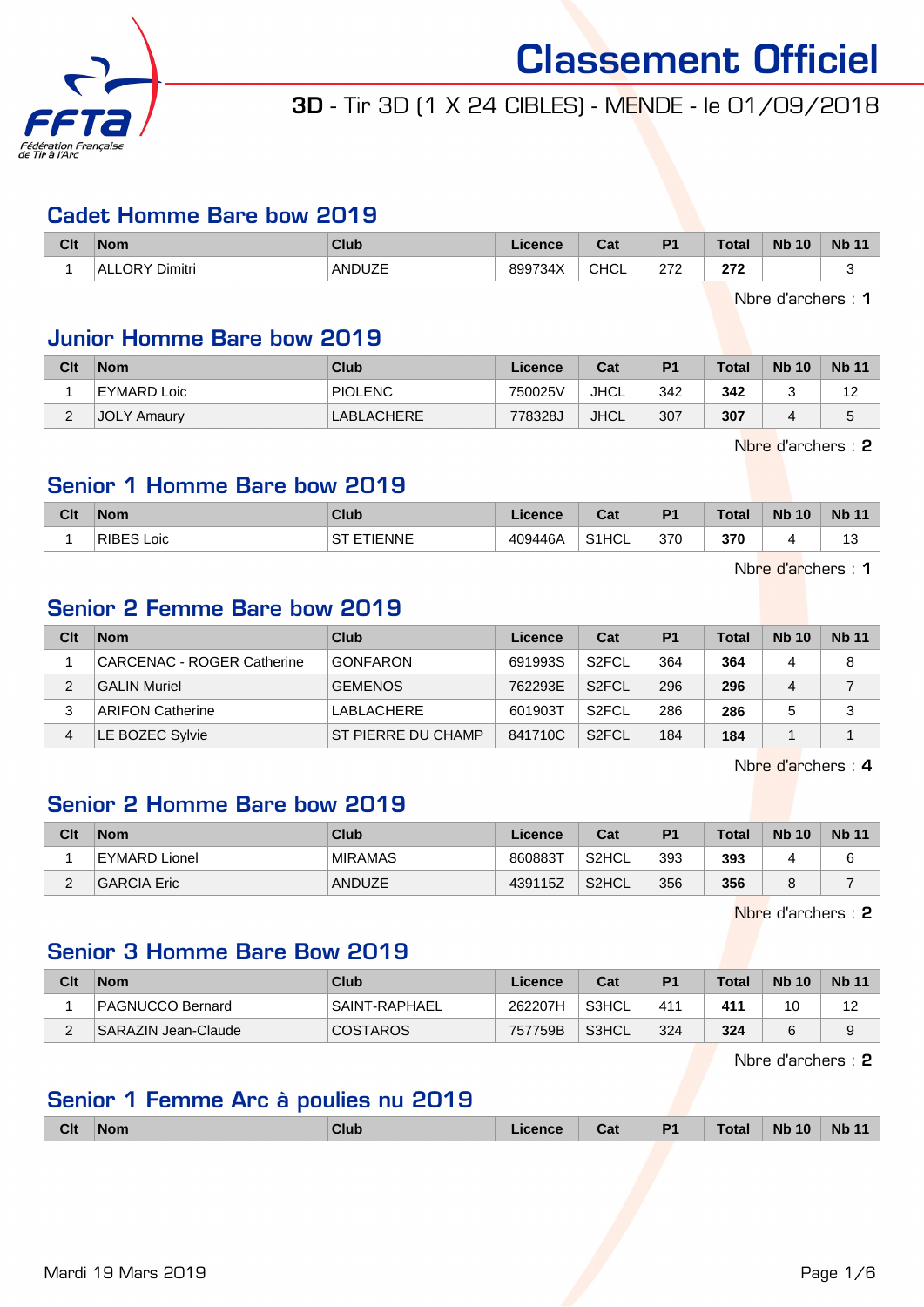

### 3D - Tir 3D (1 X 24 CIBLES) - MENDE - le 01/09/2018

#### Senior 1 Femme Arc à poulies nu 2019 (Suite)

| Clt | <b>Nom</b>            | <b>Club</b>    | conce<br>ence | r.,<br>ual | D <sub>1</sub> | $T_{\rm abs}$<br>Uldi | <b>Nb</b><br>10 | <b>Nb</b> |
|-----|-----------------------|----------------|---------------|------------|----------------|-----------------------|-----------------|-----------|
|     | MONTIEL L<br>_aetitia | .ADE<br>LANGL/ | 405003W       | 0.150<br>. | $\sim$<br>ِ ب  | 67.<br>o,             |                 |           |

Nbre d'archers : 1

#### Senior 1 Homme Arc à poulies nu 2019

| Clt | <b>Nom</b>     | <b>Club</b> | Licence | $R_{\rm{orb}}$<br>val | D <sub>1</sub> | <b>Total</b> | <b>N<sub>b</sub></b><br>10 | <b>Nb 11</b> |
|-----|----------------|-------------|---------|-----------------------|----------------|--------------|----------------------------|--------------|
|     | JESSON Nicolas | LANGLADE    | 462617V | S <sub>1</sub> HCO    | 329            | 329          |                            |              |

Nbre d'archers : 1

#### Senior 2 Femme Arc à poulies nu 2019

| Clt | <b>Nom</b>            | <b>Club</b>   | nonor<br>чпсе | $\sim$<br>val        | D <sub>4</sub> | <b>Total</b> | <b>Nb</b><br>10 | <b>Nb</b> |
|-----|-----------------------|---------------|---------------|----------------------|----------------|--------------|-----------------|-----------|
|     | IDDE.<br>PHIL<br>Gael | <b>ROBION</b> | 330848T       | $\sim$<br>اےت<br>. ٻ | 423            | 423<br>__    | 10              | ں         |

Nbre d'archers : 1

#### Senior 2 Homme Arc à poulies nu 2019

| Clt | <b>Nom</b>                | Club              | <b>Licence</b> | <b>Cost</b><br>val | D <sub>1</sub>       | <b>Total</b>     | <b>Nb</b><br>10 | <b>Nb 11</b> |
|-----|---------------------------|-------------------|----------------|--------------------|----------------------|------------------|-----------------|--------------|
|     | DANYLIW-HEILIG Christophe | <b>MONTBRISON</b> | 826682T        | S <sub>2</sub> HCO | 312<br>$\sim$ $\sim$ | ?12<br>JIZ<br>__ | -               |              |

Nbre d'archers : 1

#### Senior 3 Homme Arc à Poulies nu 2019

| Clt | <b>Nom</b>                 | Club                | Licence | Cat   | P <sub>1</sub> | Total <sub>z</sub> | <b>Nb 10</b> | <b>Nb 11</b> |
|-----|----------------------------|---------------------|---------|-------|----------------|--------------------|--------------|--------------|
|     | LE BOZEC Jean Jacques<br>ᄕ | IST PIERRE DU CHAMP | 736767J | S3HCO | 349            | 349                |              | ت ا          |

Nbre d'archers : 1

#### Senior 1 Homme Arc Droit 2019

| Clt | <b>Nom</b>          | Club             | Licence | Col<br>val         | D <sup>4</sup> | <b>Total</b> | <b>Nb</b><br>10 | <b>Nb</b> |
|-----|---------------------|------------------|---------|--------------------|----------------|--------------|-----------------|-----------|
|     | GARDEI<br>EUR Robin | <b>POMPIGNAN</b> | 627321W | S <sub>1</sub> HAD | 385            | 385          |                 |           |

Nbre d'archers : 1

#### Senior 2 Femme Arc Droit 2019

| Clt           | <b>Nom</b>                    | Club              | Licence | Cat                | P <sub>1</sub> | <b>Total</b> | <b>Nb 10</b> | <b>Nb 11</b> |
|---------------|-------------------------------|-------------------|---------|--------------------|----------------|--------------|--------------|--------------|
|               | <b>BARCONNIERE Lucile</b>     | <b>GOURDON</b>    | 671843P | S <sub>2</sub> FAD | 250            | 250          |              | 4            |
| $\mathcal{P}$ | <b>GERMAIN Nathalie</b>       | L'ISLE JOURDAIN   | 844022R | S <sub>2</sub> FAD | 246            | 246          |              | 4            |
| 3             | <b>BOUTRY-GUYOT Dominique</b> | BESSAY SUR ALLIER | 789898K | S <sub>2</sub> FAD | 209            | 209          |              | 3            |
| 4             | <b>GODZIK Sabine</b>          | ANDUZE            | 370368Z | S <sub>2</sub> FAD | 207            | 207          |              |              |
| 5             | <b>DOUTEAU Marianne</b>       | <b>MIRAMAS</b>    | 731507S | S <sub>2</sub> FAD | 195            | 195          |              | 3            |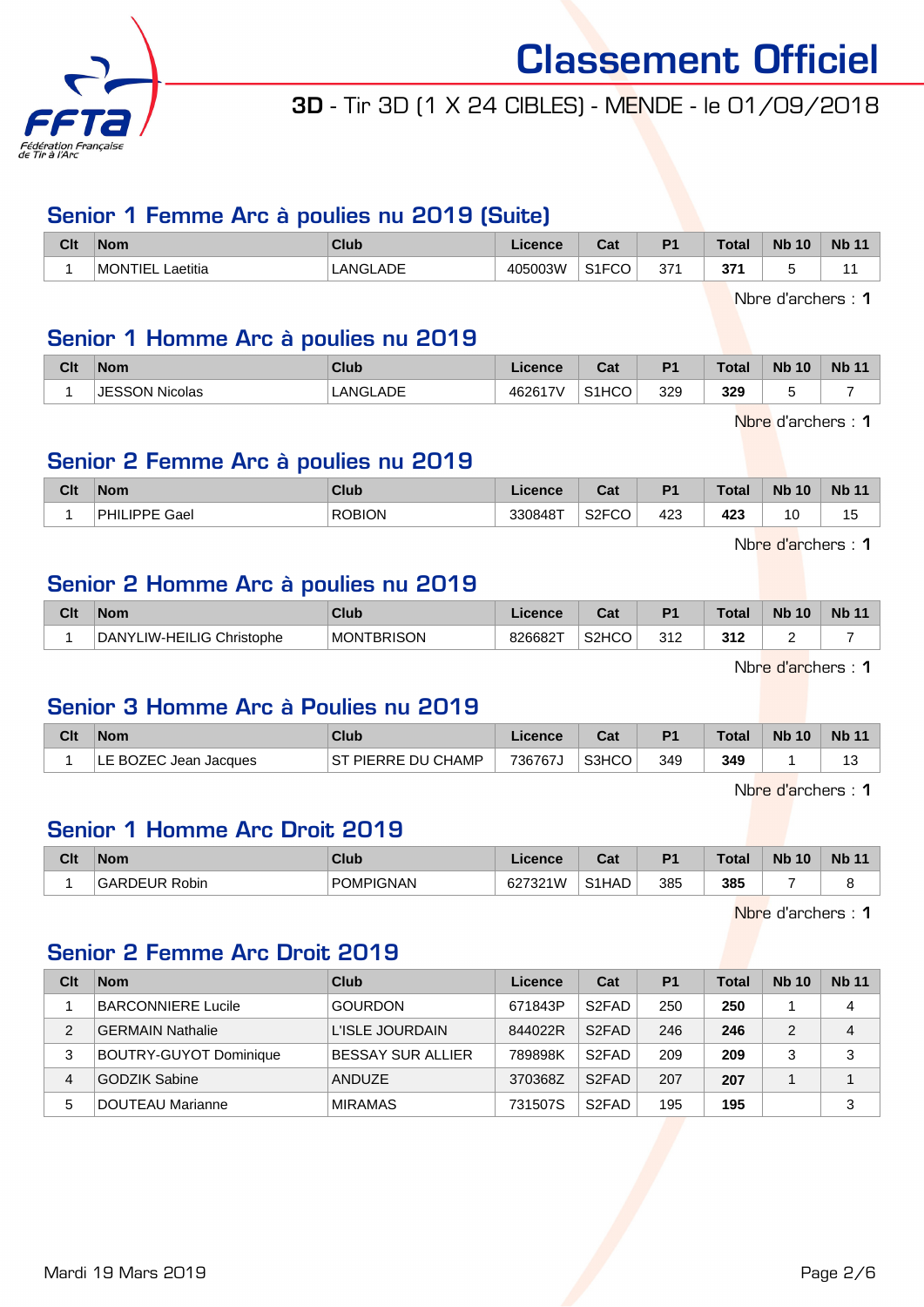

## 3D - Tir 3D (1 X 24 CIBLES) - MENDE - le 01/09/2018

#### Senior 2 Femme Arc Droit 2019 (Suite)

| Clt | $\mathsf{Nom}$         | <b>Club</b>                  | Licence | Cat                | P <sub>1</sub> | <b>Total</b> | <b>Nb 10</b> | <b>Nb 11</b> |
|-----|------------------------|------------------------------|---------|--------------------|----------------|--------------|--------------|--------------|
| 6   | <b>BARBETTE Joelle</b> | ' CHRISTOL LEZ<br>SТ<br>ALES | 838677F | S <sub>2</sub> FAD | 195            | 195          |              |              |

Nbre d'archers : 6

#### Senior 2 Homme Arc Droit 2019

| C <sub>it</sub> | <b>Nom</b>             | Club                                  | Licence | Cat   | <b>P1</b> | <b>Total</b> | <b>Nb 10</b>   | <b>Nb 11</b>   |
|-----------------|------------------------|---------------------------------------|---------|-------|-----------|--------------|----------------|----------------|
| 1               | <b>BRUEL Eric</b>      | <b>MENDE</b>                          | 786406P | S2HAD | 301       | 301          | 3              | 6              |
| 2               | <b>GIRARD Philippe</b> | <b>PUY SAINTE</b><br>REPARADE ARR     | 413536W | S2HAD | 300       | 300          | 2              | 8              |
| 3               | <b>MAUBON Eric</b>     | <b>PIERRELATTE</b>                    | 703178Z | S2HAD | 288       | 288          | 2              | 4              |
| $\overline{4}$  | THIEBEAU Olivier       | <b>GOURDON</b>                        | 859798N | S2HAD | 283       | 283          | 3              | $\overline{4}$ |
| 5               | <b>BON Frederic</b>    | YZEURE                                | 739454E | S2HAD | 279       | 279          | 2              | 4              |
| 6               | <b>BIRBES Lionel</b>   | <b>MIRAMAS</b>                        | 693969P | S2HAD | 269       | 269          | $\overline{4}$ | 3              |
| 7               | <b>GERMAIN Thierry</b> | L'ISLE JOURDAIN                       | 842792D | S2HAD | 260       | 260          | 1              | $\overline{4}$ |
| 8               | <b>ARIFON Remi</b>     | LABLACHERE                            | 461771A | S2HAD | 256       | 256          |                | 14             |
| 9               | <b>NEVERS Mickael</b>  | <b>MACON</b>                          | 387443J | S2HAD | 254       | 254          | 1              | 6              |
| 10              | <b>TRIBOT Gilles</b>   | <b>ST CHRISTOL LEZ</b><br><b>ALES</b> | 797011S | S2HAD | 233       | 233          |                | 4              |
| 11              | <b>VIGNE Francis</b>   | <b>CHIRAC</b>                         | 696311K | S2HAD | 150       | 150          |                | 1              |

Nbre d'archers : 11

#### Senior 3 Femme Arc Droit 201

| Clt | <b>Nom</b>                       | Club          | Licence | Cat   | P <sub>1</sub> | <b>Total</b> | <b>Nb 10</b> | <b>Nb 11</b> |
|-----|----------------------------------|---------------|---------|-------|----------------|--------------|--------------|--------------|
|     | <b>THEVENIN-GILARDIN Michele</b> | <b>AMPUIS</b> | 257954K | S3FAD | 130            | 130          |              |              |
|     | DUMOND-HASSAN Nicole             | ANDUZE        | 694757W | S3FAD | 109            | 109          |              |              |

Nbre d'archers : 2

#### Senior 3 Homme Arc Droit 2019

| Clt | <b>Nom</b>     | Club          | Licence | Cat   | P <sub>1</sub> | Total | <b>Nb 10</b> | <b>Nb 11</b> |
|-----|----------------|---------------|---------|-------|----------------|-------|--------------|--------------|
|     | GALLARDO Alain | <b>ROBION</b> | 726231G | S3HAD | 211            | 211   |              |              |
| -   | BELLOT Daniel  | ANDUZE        | 344171Z | S3HAD | 199            | 199   |              |              |

Nbre d'archers : 2

#### Cadet Homme Arc Libre 2019

| <b>Clt</b> | <b>Nom</b> | Club | <b>licence</b> | <b>TABLE</b><br>ual | P <sub>1</sub> | <b>Total</b> | <b>Nb 10</b> | <b>Nb</b> |
|------------|------------|------|----------------|---------------------|----------------|--------------|--------------|-----------|
|            |            |      |                |                     |                |              |              |           |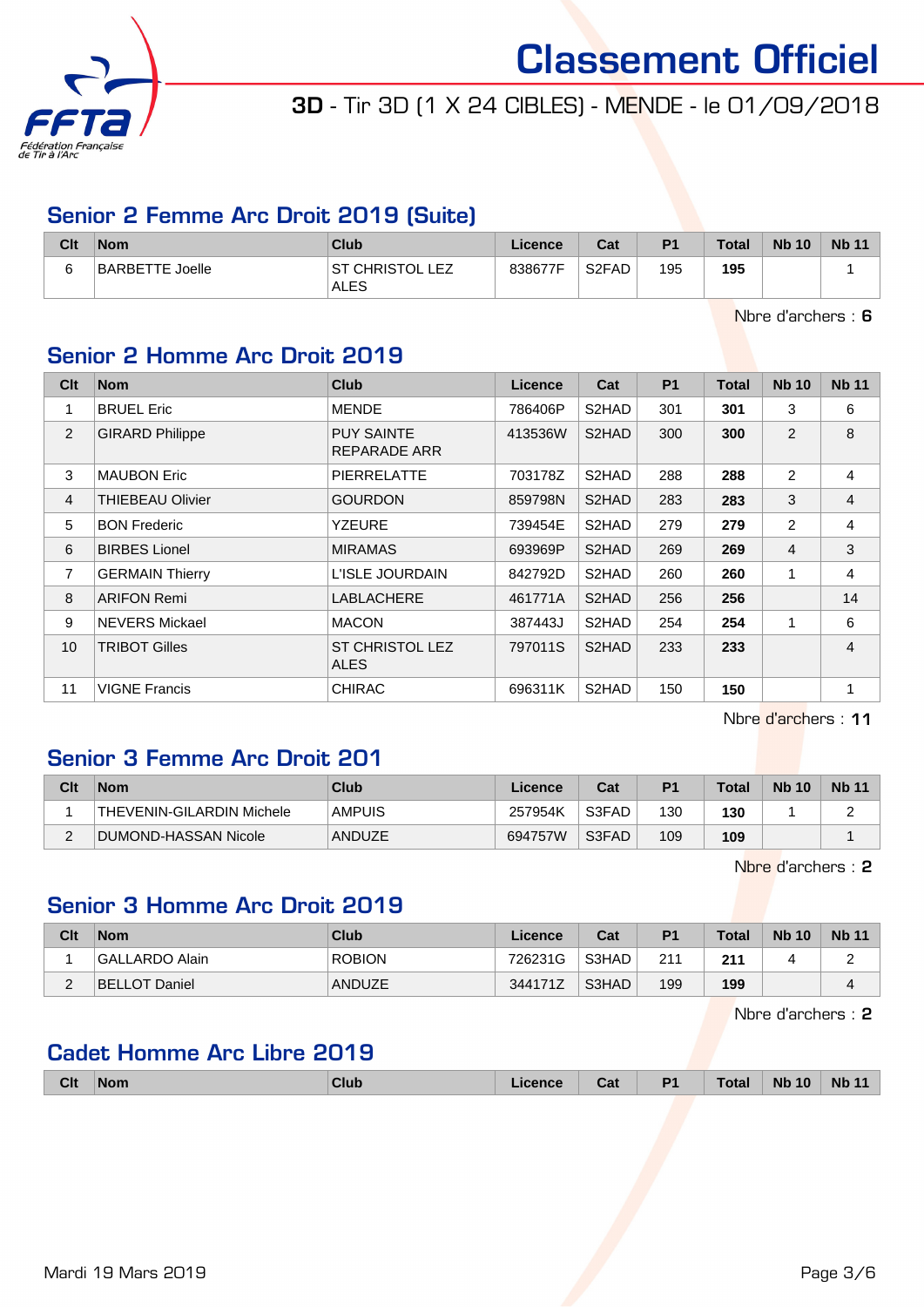

## 3D - Tir 3D (1 X 24 CIBLES) - MENDE - le 01/09/2018

#### Cadet Homme Arc Libre 2019 (Suite)

| Clt | <b>Nom</b>     | <b>Club</b>                     | <b>Licence</b> | Cat  | P <sub>1</sub> | <b>Total</b> | <b>Nb 10</b> | <b>Nb 11</b> |
|-----|----------------|---------------------------------|----------------|------|----------------|--------------|--------------|--------------|
|     | 'TRIBOT Maxime | IST CHRISTOL LEZ<br><b>ALES</b> | 887389D        | CHTL | 430            | 430          |              | 14           |

Nbre d'archers : 1

#### Senior 1 Femme Arc Libre 2019

| Clt | <b>Nom</b>      | Club                              | icence          | ີລະ<br>uai  | D <sub>1</sub> | <b>Total</b> | <b>Nb</b><br>10 | <b>Nb</b>                      |
|-----|-----------------|-----------------------------------|-----------------|-------------|----------------|--------------|-----------------|--------------------------------|
|     | EYMARD<br>Anais | <b>FNF</b><br><b>BOL</b><br>----- | 883979X<br>אש ' | 0.15<br>. . | 430            | 430<br>- -   |                 | 19<br>$\overline{\phantom{a}}$ |

Nbre d'archers : 1

#### Senior 1 Homme Arc Libre 2019

| Clt | <b>Nom</b>              | Club                                  | Licence | Cat                | P <sub>1</sub> | <b>Total</b> | <b>Nb 10</b> | <b>Nb 11</b> |
|-----|-------------------------|---------------------------------------|---------|--------------------|----------------|--------------|--------------|--------------|
|     | PAUNER Joan             | <b>MIRAMAS</b>                        | 367672U | S <sub>1</sub> HTL | 494            | 494          | 24           | 18           |
| 2   | DRUGUET Joel            | <b>MIRAMAS</b>                        | 784967A | S <sub>1</sub> HTL | 479            | 479          | 19           | 22           |
| 3   | <b>GALLARDO Olivier</b> | <b>ROBION</b>                         | 664001R | S <sub>1</sub> HTL | 465            | 465          | 12           | 22           |
| 4   | <b>GERARD Cedric</b>    | <b>MARSEILLE TROIS</b><br><b>LUCS</b> | 451225M | S <sub>1</sub> HTL | 452            | 452          | 15           | 15           |

Nbre d'archers : 4

#### Senior 2 Femme Arc Libre 2019

| Clt | <b>Nom</b>               | Club                                  | Licence | Cat                | P <sub>1</sub> | <b>Total</b> | <b>Nb 10</b> | <b>Nb</b> 11 |
|-----|--------------------------|---------------------------------------|---------|--------------------|----------------|--------------|--------------|--------------|
|     | <b>RUIZ Carol</b>        | <b>COGOLIN</b>                        | 708905Z | S <sub>2</sub> FTL | 384            | 384          | 8            | 10           |
| 2   | <b>MAUBON Isabelle</b>   | <b>PIERRELATTE</b>                    | 703182D | S <sub>2</sub> FTL | 373            | 373          | 8            | 8            |
| 3   | LA GRECA Gaetane         | <b>MIRAMAS</b>                        | 696947B | S <sub>2</sub> FTL | 333            | 333          | 3            | 7            |
| 4   | <b>DEUTSCH Stephanie</b> | <b>ST CHRISTOL LEZ</b><br><b>ALES</b> | 905371Z | S <sub>2</sub> FTL | 329            | 329          | 3            | 12           |
| 5   | <b>VIGNE Eliane</b>      | <b>CHIRAC</b>                         | 704408L | S <sub>2</sub> FTL | 324            | 324          | 5            | 9            |

Nbre d'archers : 5

### Senior 2 Homme Arc Libre 2019

| Clt | <b>Nom</b>               | Club               | Licence | Cat                | P <sub>1</sub> | Total | <b>Nb 10</b> | <b>Nb 11</b> |
|-----|--------------------------|--------------------|---------|--------------------|----------------|-------|--------------|--------------|
|     | <b>MAIGRON Olivier</b>   | <b>VEDENE</b>      | 606794J | S <sub>2</sub> HTL | 454            | 454   | 10           | 23           |
| 2   | <b>TERRASSE Vincent</b>  | <b>PRIVAS</b>      | 250619M | S <sub>2</sub> HTL | 453            | 453   | 13           | 18           |
| 3   | RUIZ Alain               | <b>COGOLIN</b>     | 599520C | S <sub>2</sub> HTL | 445            | 445   | 15           | 14           |
| 4   | <b>PRESTAVOINE Herve</b> | L'ISLE D'ABEAU     | 903574W | S <sub>2</sub> HTL | 425            | 425   | 15           | 12           |
| 5   | <b>JOLY Emmanuel</b>     | LABLACHERE         | 898215W | S <sub>2</sub> HTL | 401            | 401   | 10           | 9            |
| 6   | MERVEILLIE Alain         | <b>PARIS ASRTL</b> | 286276V | S <sub>2</sub> HTL | 329            | 329   | 4            | 11           |

Nbre d'archers : 6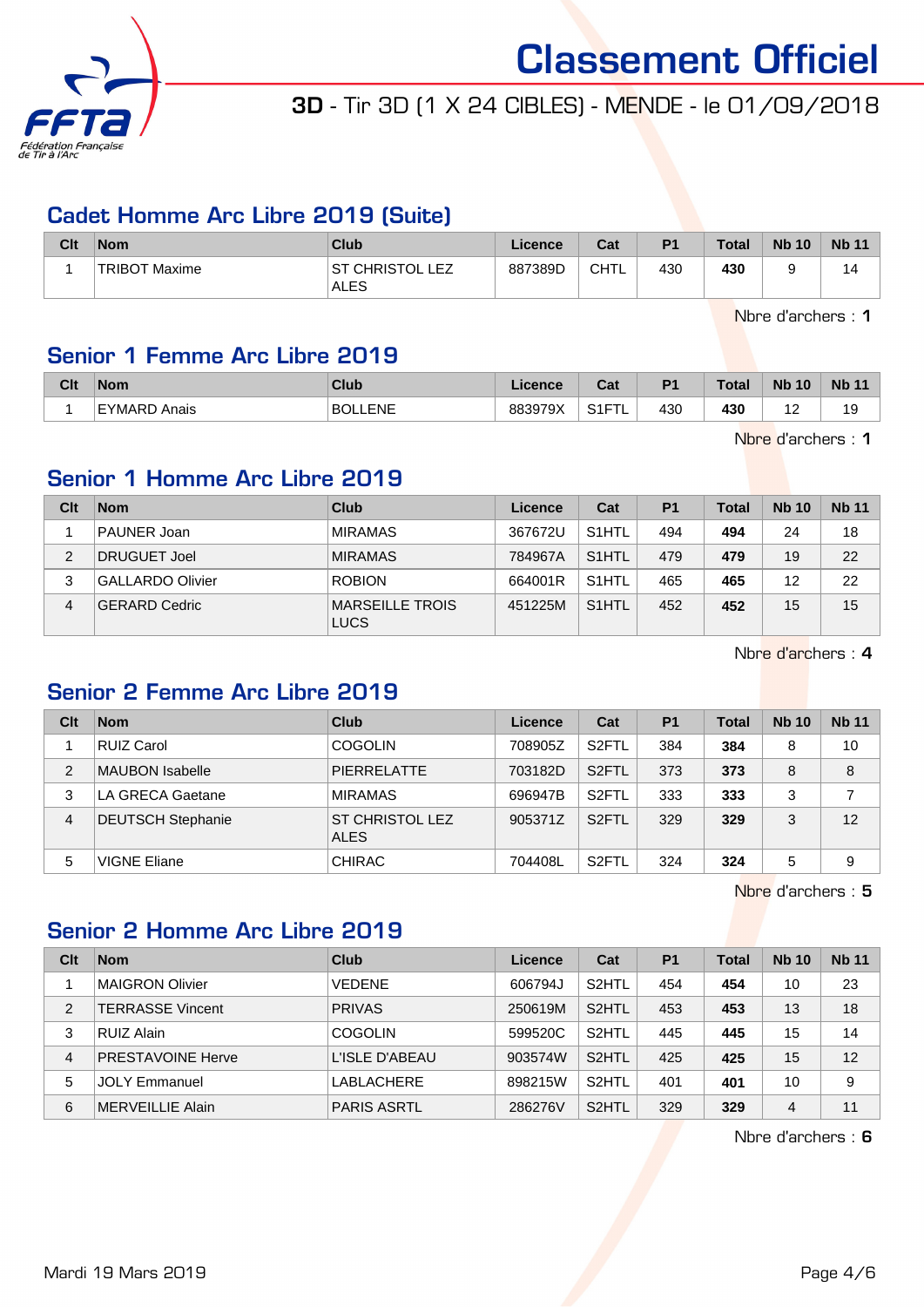

### 3D - Tir 3D (1 X 24 CIBLES) - MENDE - le 01/09/2018

#### Senior 3 Homme Arc Libre 2019

| Clt      | <b>Nom</b>              | Club           | Licence | Cat      | P <sub>1</sub> | <b>Total</b> | <b>Nb 10</b> | <b>Nb 11</b> |
|----------|-------------------------|----------------|---------|----------|----------------|--------------|--------------|--------------|
|          | SCHILLACI Claude        | MONTGISCARD    | 232624C | ` S3HTL_ | 415            | 415          |              | 21           |
| <u>.</u> | <b>TRAMUTOLA Roland</b> | <b>MIRAMAS</b> | 329265X | S3HTL    | 389            | 389          |              | 14           |
| ົ<br>J   | <b>PERRET Dominique</b> | ANDUZE         | 870146L | S3HTL    | 346            | 346          |              | a            |

Nbre d'archers : 3

#### Senior 1 Homme Arc Chasse 2019

| <b>Clt</b> | <b>Nom</b>                  | Club                       | Licence | $R_{\rm{eff}}$<br>ua. | P <sub>1</sub> | <b>Total</b> | <b>Nb</b><br>10 | <b>Nb 11</b> |
|------------|-----------------------------|----------------------------|---------|-----------------------|----------------|--------------|-----------------|--------------|
|            | <b>VES</b><br>Lionel<br>`AL | <b>VALENCE</b><br>________ | 949584G | S1HAC                 | 143<br>$\sim$  | 143          |                 |              |

Nbre d'archers : 1

#### Senior 2 Femme Arc Chasse 2019

| Clt | <b>Nom</b>         | Club               | Licence | Cat                | P <sub>1</sub> | <b>Total</b> | <b>Nb 10</b> | <b>Nb 11</b> |
|-----|--------------------|--------------------|---------|--------------------|----------------|--------------|--------------|--------------|
|     | AUDRAN Solange     | <b>COGOLIN</b>     | 859372A | S <sub>2</sub> FAC | 230            | 230          | -            | -            |
| ⌒   | DENIS Marie-Pierre | SAINT JUST MALMONT | 940904X | S <sub>2</sub> FAC | 183            | 183          |              |              |

Nbre d'archers : 2

#### Senior 2 Homme Arc Chasse 2019

| Clt            | <b>Nom</b>                    | Club                      | Licence | Cat                | <b>P1</b> | <b>Total</b> | <b>Nb 10</b> | <b>Nb 11</b>   |
|----------------|-------------------------------|---------------------------|---------|--------------------|-----------|--------------|--------------|----------------|
|                | <b>BERTHIER Jean-Philippe</b> | <b>ROBION</b>             | 270474U | S2HAC              | 329       | 329          | 3            | 6              |
| 2              | <b>PAGNUCCO Boris</b>         | <b>ANDUZE</b>             | 276897A | S <sub>2</sub> HAC | 328       | 328          | 4            | $\overline{7}$ |
| 3              | <b>ALIBERT Jean Michel</b>    | <b>GONFARON</b>           | 634123P | S2HAC              | 299       | 299          | 3            | 5              |
| $\overline{4}$ | <b>ZOUYENE Marc</b>           | <b>ANDUZE</b>             | 642170L | S3HAC              | 295       | 295          |              | 3              |
| 5              | <b>DESOLME Thierry</b>        | <b>SAINT JUST MALMONT</b> | 874071C | S2HAC              | 287       | 287          | 2            | 5              |
| 6              | <b>HOUSSIER William</b>       | <b>SAINT JUST MALMONT</b> | 763931K | S2HAC              | 260       | 260          | 2            | 4              |
| 7              | <b>FESQUET Eric</b>           | <b>ANDUZE</b>             | 383243U | S2HAC              | 240       | 240          |              | 5              |
| 8              | <b>GRANGER Denis</b>          | <b>SAINT JUST MALMONT</b> | 910886U | S2HAC              | 165       | 165          |              | 4              |

Nbre d'archers : 8

### Senior 3 Homme Arc Chasse 2019

| Clt | <b>Nom</b>       | Club                   | Licence | Cat   | P <sub>1</sub> | <b>Total</b> | <b>Nb 10</b> | <b>Nb 11</b> |
|-----|------------------|------------------------|---------|-------|----------------|--------------|--------------|--------------|
|     | MICHALON Georges | <b>AUREC SUR LOIRE</b> | 338051X | S3HAC | 265            | 265          |              |              |
| -   | AUDRAN Michel    | <b>COGOLIN</b>         | 371922N | S3HAC | 244            | 244          |              |              |

Nbre d'archers : 2

Nombre total d'archers : 72

#### Club Organisateur :

1148161 COMPAGNIE ARCHERS MENDE

#### Arbitre responsable :

216315A PALOMARES JEAN-YVES